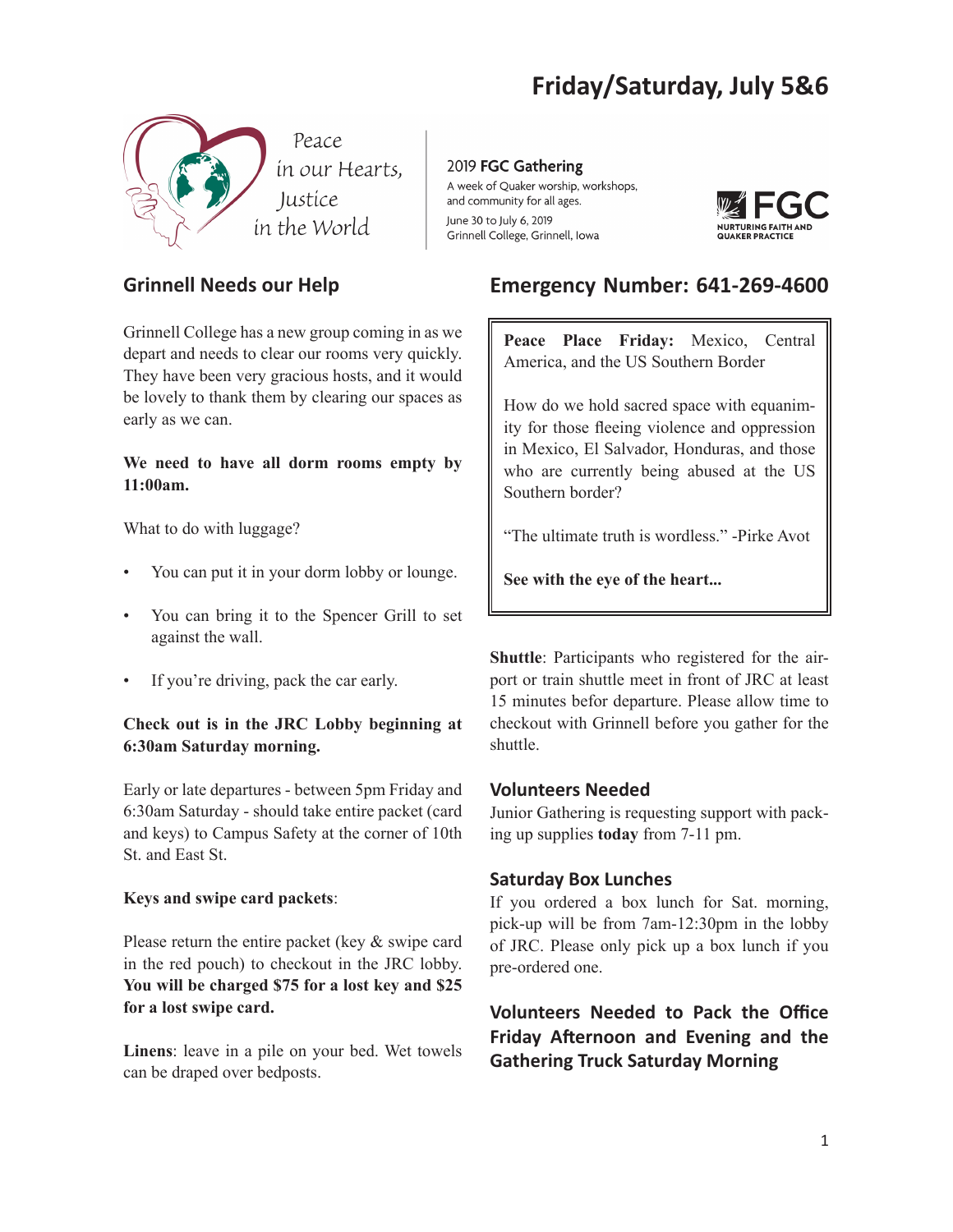## **Friday/Saturday, July 5&6**

## **Today's Events**

#### **Guilford Alumni Group Photo**

12 pm, JRC front stairs. Have you attended Guilford College? Would you like to meet other Guilford Friends? Take a group picture with us!

#### **Lunch with Michael Luick-Thrams**

12pm. Meet in the dining room to discuss internships focused on Quaker history for high school and college students.

#### **Alternatives to Violence Project (AVP)**

1:30 pm, HSSC N1114. Is there an AVP group near you? Do you want to know more about Alternatives to Violence Workshops in prisons? Stop by and chat!

#### **Heartfelt Love**

1:30 pm, Spencer Grill. Stop by and make a needle felted heart to take the love of Gathering home in physical form. School-aged children welcome with a parent.

#### **Parade: New Time**

**Tin Can Stilts Parade at Family Place will be at 1:30 pm** in Cowles Lounge. Face-painting volunteers are still needed at 1:30.

#### **Quaker Arts Center Reception**

1:30 pm, Fireplace Lounge. Please join the QAC Committees and contributors to celebrate the creative spirit of this week's programs & exhibition. **After the reception, volunteers are needed at 3:15 pm to help strike the exhibition.** 

#### **"Ay Mariposa" Documentary**

1:30pm HSSC S2327. This new film stands at the intersection of art, science, and social justice, tracing how the border wall impacts three south Texas women.

#### **2020 FGC Workshops**

3:15 pm, HSSC N1160. Thinking of offering a workshop next year? Members of the Workshop Committee will answer questions and offer tips about writing proposals.

#### **Author Reading - Room Change**

3:15 pm, **Bookstore**. Quaker author David Wilcox introduces his historical novel, *Roosevelt, Muir, Clio, and Me*. Discover history as engaging detective work undertaken by a father/daughter team seeking comfort after wrenching loss.

#### **Teaching RE with Sparkling Still**

3:15 pm, **JRC 225**. Teach with joy and ease using this curriculum. Anne Collins can help you find wonderful ideas, sample lessons, and books.

#### **Poetry of Walt Whitman & Mary Oliver**

3:15 pm, HSSC N1118. Oliver said that Whitman taught her what a poem could be. Reading them side-by-side showcases their shared gifts of attention, worship, union, and joy. With Su Penn.

#### **Quaker Earthcare Witness (QEW)**

**3:15 pm, in front of JRC.** QEW is sponsoring a field trip to 27 acres of restored tall grass prairie. **Please note the new location.**

#### **Sacred Chants**

3:15 pm, Bucksbaum Flanagan. Short, simple words and melodies sung over and over, which takes us together to a different place. Led by Tony Martin and Kristin Fuhrman Clark.

#### **Opposing Hate**

Alt-Right groups will rally in Washington D.C. on Saturday, July 6, at 10 am. Friends will have Meeting for Worship nearby as before. Please hold them in the Light.